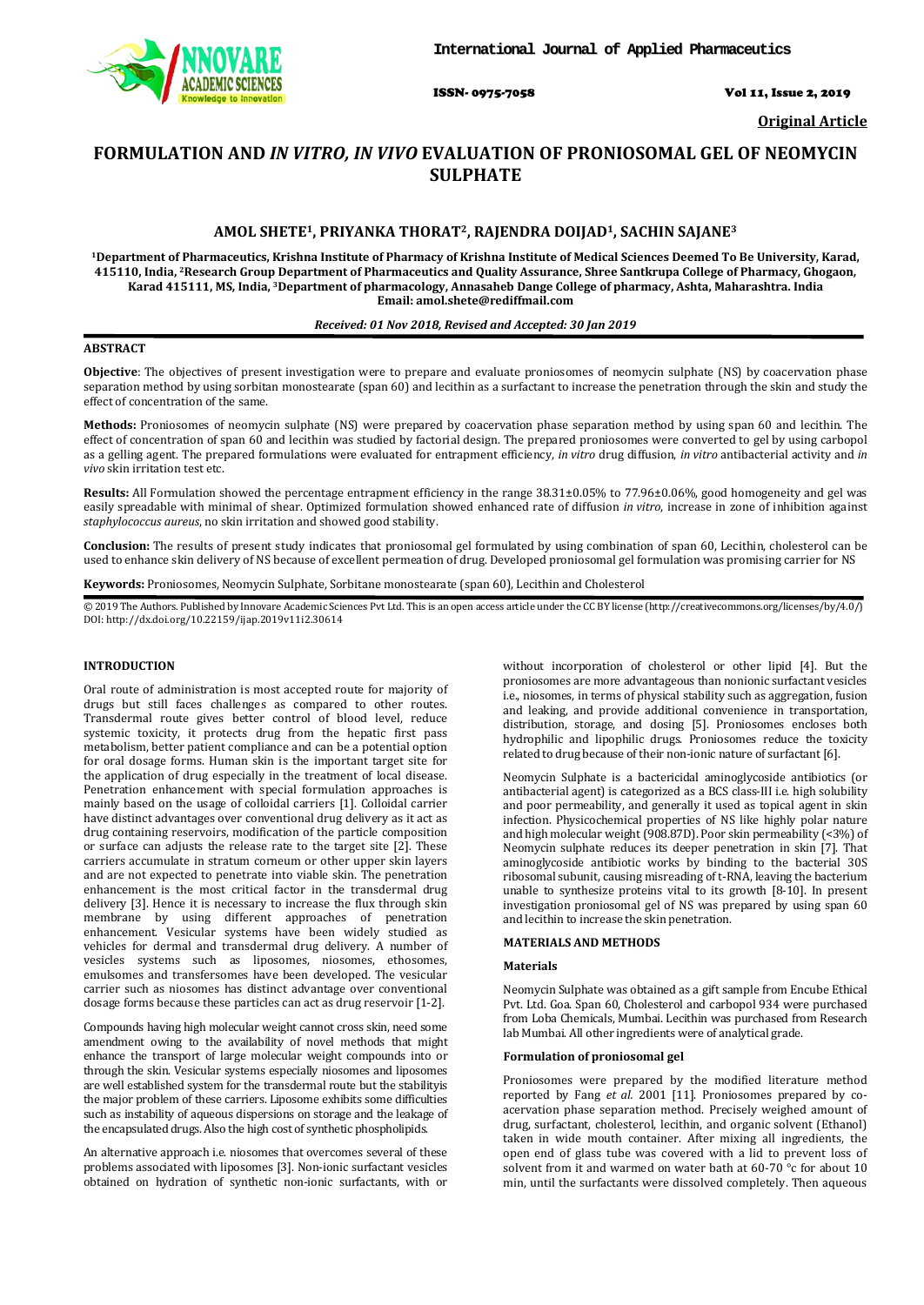phase Phosphate buffer pH 7.4 was added and the mixture was further warmed in the water bath for about 2 min. so that a clear solution was obtained. The mixture was allowed to cool to room temperature until the dispersion was converted to proniosomal gel. Carbopol 934 was added in formulation in 1:1 ratio.

#### **Effect of variables**

To study the effect of variables by using 32 factorial designs was applied for optimization of proniosomal gel formulation shown in table 1. In this study two factors were evaluated each at three levels and experimental trials were performed at all nine possible combinations. The amount of surfactant and lecithin were selected as independent variables. The percentage entrapment efficiency and percentage drug release was selected as dependent variables. Here the cholesterol concentration was kept constant at 10% because of the concentration of cholesterol above 10 % then it might lead to decreases % entrapment efficiency and forms more rigid bilayer and also decrease % drug release [12].

| Table 1: Composition of formulation |  |
|-------------------------------------|--|
|-------------------------------------|--|

| S. No. | <b>Formulation code</b> | Drug (mg) | Surfactant span 60 (mg) | Lecithin (mg) | Cholesterol (mg) |  |
|--------|-------------------------|-----------|-------------------------|---------------|------------------|--|
|        | PG1                     |           | 0.7                     | 0.2           |                  |  |
|        | PG <sub>2</sub>         |           | 0.7                     | 0.5           | U. J             |  |
|        | PG <sub>3</sub>         |           | 0.7                     | 0.8           |                  |  |
|        | PG4                     |           | 0.4                     | 0.2           | O. I             |  |
|        | PG5                     |           | 0.4                     | 0.5           | U. I             |  |
|        | PG6                     |           | 0.4                     | 0.8           |                  |  |
|        | PG7                     |           | 0.1                     | 0.2           |                  |  |
|        | PG8                     |           | 0.1                     | 0.5           | V. 1             |  |
|        | PG9                     |           | $\rm 0.1$               | 0.8           | v.               |  |

#### **Physical evaluation of gels**

The prepared gel formulations were evaluated for physical appearance, pH, homogeneity, spread ability and viscosity by using conventional digital R/S plus Rheometer Brookfield Engineering Lab Inc. (USA)

### **Microscopic evaluation**

In glass tube, 0.2 gm proniosomal gel of all formulation was diluted with 10 ml of pH 7.4 phosphate buffer; few drop of formed niosomal dispersion were spread on a glass slide and examined for the vesicles structure using ordinary light microscope with varied magnification power. Photomicrographs were taken for niosomes at 100X.

### **Entrapment efficiency**

It was determined indirectly i.e. by calculating the amount of unentrapped drug as shown in equation 1. To 0.2 g of proniosome gel 10 ml of phosphate buffer pH 7.4 was added. The niosomes were separated from untrapped drug by centrifugation at 5000 rpm for 30 min and evaluating the supernatant spectrophotometrically (Shimadzu–1601, Tokyo) at 277 nm with suitable dilution.

Entrapment efficiency was calculated by using following formula,

% *Entrapment Efficiency = (Ct-Cr)/Cr x100* ………………… 1

Where,Ct = Concentration of total drug, Cr = Concentration of free drug

### **Vesicle size analysis**

Particle size and zeta potential of formulation was determined by using Malvern Zetasizer instrument v2.1.

#### *In vitro ex-vivo* **permeation study**

These studies were performed using locally Fabricated Keshary-Chientype diffusion cell with an area of 2.1 cm2 (Sigma, Inc. Mo. USA). The capacity of receptor compartment was 20 ml. The dialysis membrane and human cadaver skin was mounted between the donor and receptor compartment. A weighed amount of proniosomal gel was placed on one side of the membrane. The receptor medium was containing phosphate buffer pH 7.4 with continuous rotation speed of 50 rpm by using magnetic stirrer. The receptor compartment was surrounded by a water jacket to maintain the temperature at 37±0.5°C. At each sampling interval during 24 h, 1 mlwas withdrawn and was replaced by equal volumes of fresh receptor fluid on each occasion. Samples withdrawn were analyzed by UV-visible double beam spectrophotometer (Shimadzu-1601, Tokyo) at 277 nm by using furfural assay of NS [5].

### **Drug release kinetics**

The release data obtained from various formulations werestudied further for their fitness of data in different kineticmodels like zero order, first order, Higuchi model, Hixoncrowell and Korsemeyer peppa's model.

#### *In vitro* **antimicrobial activity**

This study was carried out by using Agar-cup diffusion method and *Staphylococcus Aureus culture* was used. The nutrient agar broth was used as a media. The subculture of *Staphylococcus Aureus culture* was spread in petri-dish. (Bacterial strains were obtained from faculty of allied sciences, Microbiology and Biotechnology KIMSDTU, Karad) On solidification, 1 cm holes were made and filled with a formulation. The one plate hole filled with pure NS solution, second plate hole filled with marketed NS cream formulation

#### **Stability studies**

The ability of vesicles to retain the drug was assessed by keeping the proniosomal gel at ambient temperature. Throughout the study, proniosomal formulations were stored in stoppered glass vials. Entrapment efficiency of formulations were determined before and after completion of one month and measurement were made by spectrophotometer(Shimadzu-1601, Tokyo) at 277 nm

#### **Skin irritation study**

The skin irritation studies was performed using healthy albino Wistar rats (220-300 gm) obtained from TKCP Warnanagar and were housed in polypropylene cages, with laboratory diet and water. Animals were acclimatized for period of 24 h to ensure their suitability for Study. The dorsal abdominal skin of rats was shaved 24 h before study. Optimized proniosomal gel was applied on dorsal skin and application site was occluded with gauze and covered with a nonsensitzing micro porous tapes. After 24 h the formulation was removed, and development of erythema was recorded [Approval Letter no. IAEC/TKCP/2014/13].

#### **RESULTS AND DISCUSSION**

The physical appearance of the gel was observed by eyes. All proniosomal gel formulations were yellowish in colour as shown in table 2. It might be due to brown colour of soya lecithin [7].

The pH of all formulations was found in ranged from 6.5-7.1 given in table 2 and that pH suitable to skin pH [13]. It reveales that the formulations will be compatible with skin.

All developed proniosomal gel formulations showed good homogeneity with absence of lumps (table 2). The value of spreadability of all proniosomal formulations ranged from 4.5±0.01 to 6.9±0.02 (g. cm/sec) shown in table 2. The value of spreadability indicate that the gel is easily spreadable with minimal of shear [14].

#### **Viscosity determination**

All proniosomal gel formulations were semisolid in consistency as required for skin application except the PG9 formulation, which had softer consistency (table 2). The consistency of the gel increased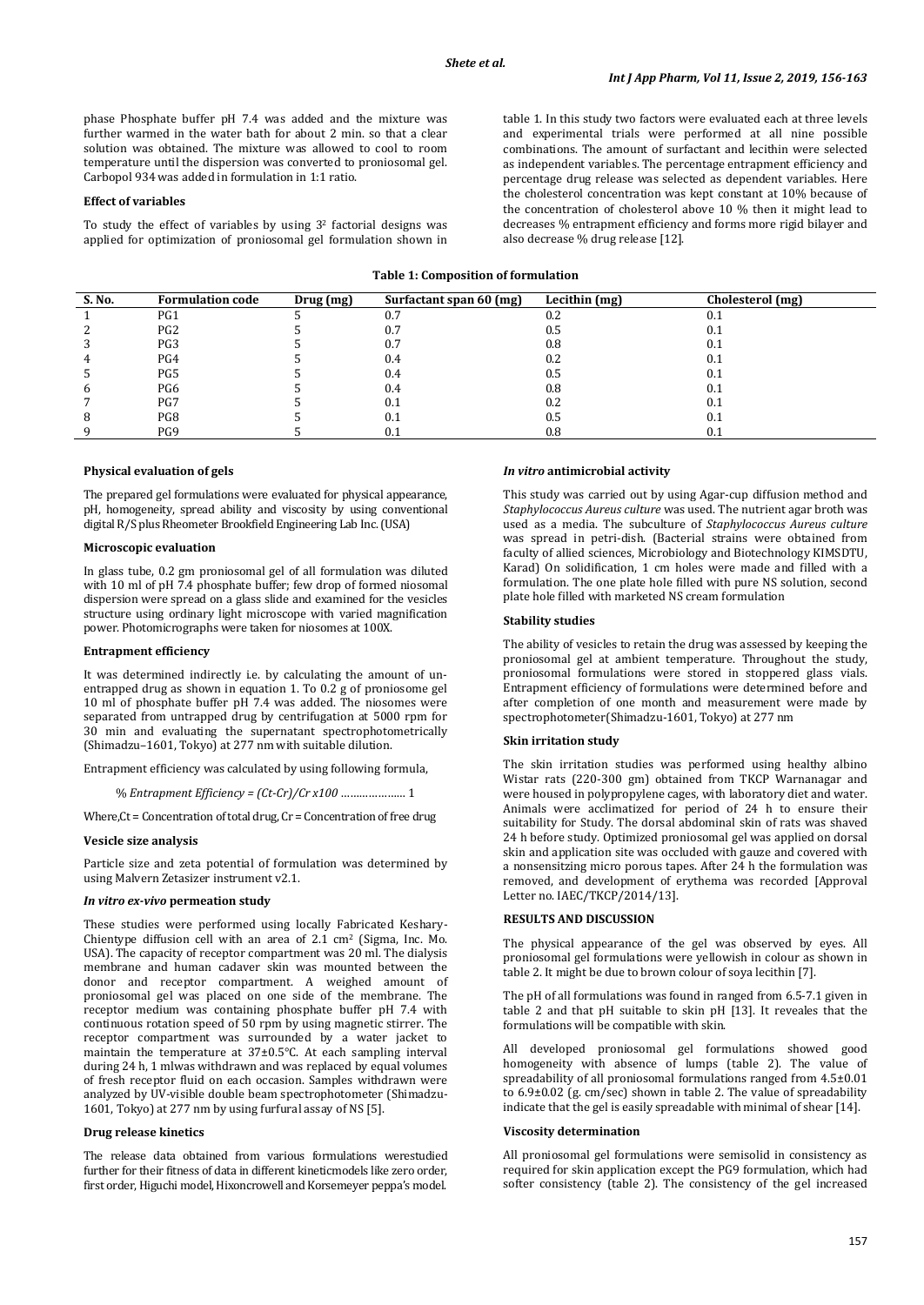because of the molecular interaction of polar head groups of surfactant with the solvent and permeation of solvent into the bilayers. The solvent diffusion into the bilayers did not disturb the liquid crystalline structure. It results in complete bilayer formation due to the saturation of the lipid polar heads. This might have lead to an increase in bilayers distance resulting in an overall increase in consistency [15]. One another reason of increased consistency due to the loss of alcohol upon storage [14, 15].

|  | Table 2: Physical characterization of proniosomal gel |  |  |
|--|-------------------------------------------------------|--|--|
|--|-------------------------------------------------------|--|--|

| S. No. | <b>Formulation code</b> | Appear-ance | $pH*$          | Homoge-neity | Spreadability* $(g. cm/sec)$ | Viscosity* (cP)   |
|--------|-------------------------|-------------|----------------|--------------|------------------------------|-------------------|
|        | PG1                     | Yellowish   | $6.8 \pm 0.02$ | Good         | $4.5 \pm 0.01$               | $471.87 \pm 0.04$ |
| 2      | PG <sub>2</sub>         | Yellowish   | $6.9 \pm 0.05$ | Good         | $5.1 \pm 0.05$               | $391.68 \pm 0.01$ |
|        | PG3                     | Yellowish   | $7.1 \pm 0.01$ | Good         | $5.3 \pm 0.03$               | $354.82 \pm 0.03$ |
| 4      | PG4                     | Yellowish   | $6.5 \pm 0.03$ | Good         | $4.7 \pm 0.02$               | $421.52 \pm 0.06$ |
|        | PG5                     | Yellowish   | $6.7 \pm 0.06$ | Good         | $6.2 \pm 0.04$               | $312.90 \pm 0.02$ |
| 6      | PG6                     | Yellowish   | $6.9 \pm 0.03$ | Good         | $6.6 \pm 0.01$               | 251.48±0.04       |
|        | PG7                     | Yellowish   | $6.9 \pm 0.02$ | Good         | $6.7 \pm 0.03$               | 249.86±0.01       |
| 8      | PG8                     | Yellowish   | $7.0 \pm 0.01$ | Good         | $6.7 \pm 0.05$               | 158.63±0.06       |
| q      | PG9                     | Yellowish   | $6.9 \pm 0.04$ | Good         | $6.9 \pm 0.02$               | $104.83 \pm 0.02$ |

\*Above values indicate mean±SD (n=3)

# **Microscopic determination**

After hydration of proniosomes by using phosphate buffer the niosomal suspension was formed which was seen under the microscope. The photomicrographs of all formulations are shown

in fig. 1. Most of vesicles are well identified; spherical in shape having large internal aqueous space niosomes were observed. Addition of water with polar groups of surfactant. In presence of excess of water there was complete hydration leading to formation of niosomes [16].



**Fig. 1: Photomicrographs of prepared formulations**

#### **Percentage entrapment efficiency**

Entrapment efficiency of proniosomes formulations ranged from 38.31% to 77.96%. The drug encapsulation efficiency of all nine

formulations is shown in table 3. PG3 formulation had showed good encapsulation efficiency. The effect of concentration of lecithin on entrapment efficiency is shown in table 3. Increase in lecithin concentration increases percentage entrapment efficiency. This might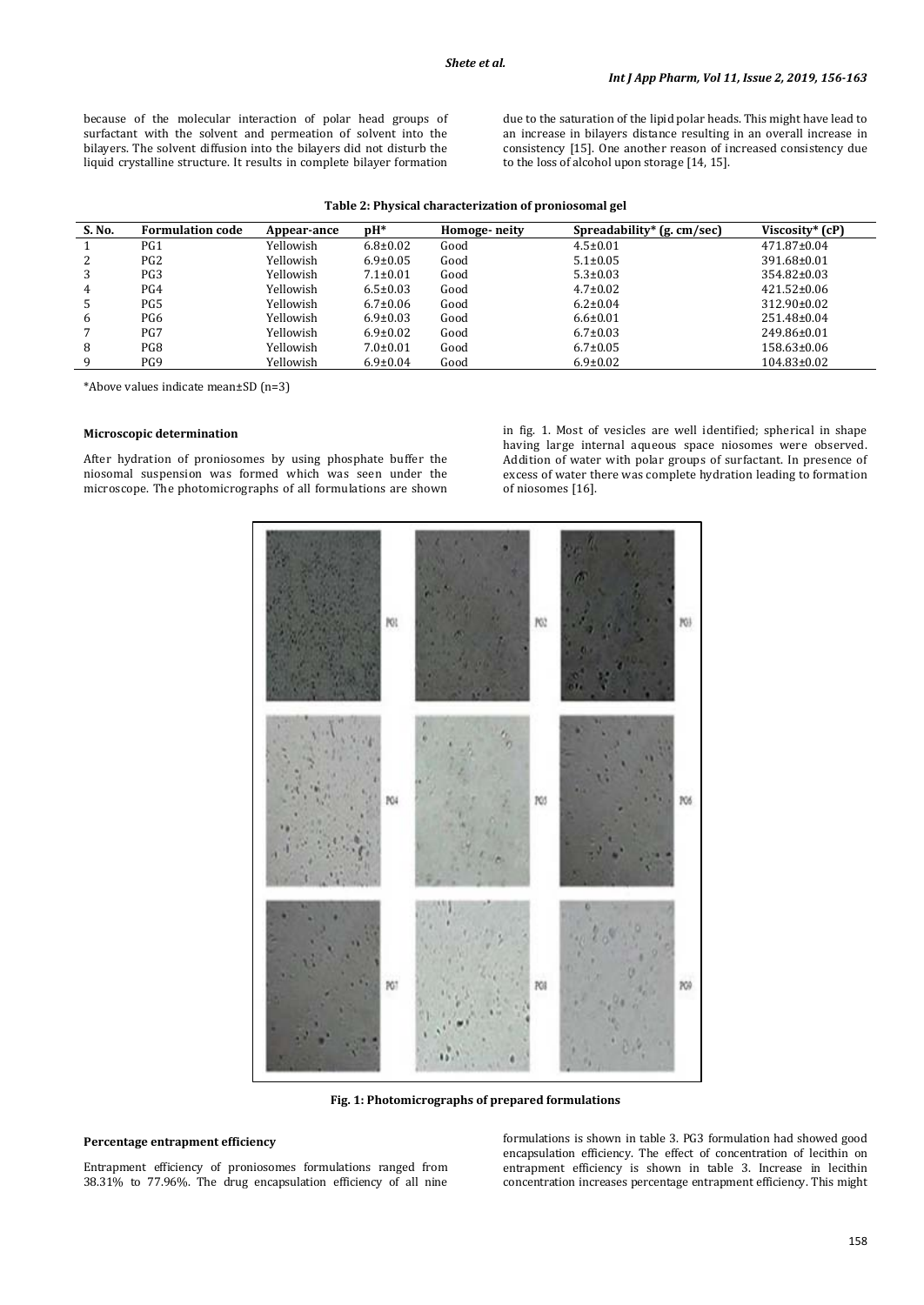be due to lecithin containing long hydrocarbon chain of lecithin [15, 17]. Therefore they increase the vesicle size of niosomes and increase percentage entrapment efficiency [17]. Effect of amount of surfactant on entrapment efficiency. Initially increase the concentration of surfactant i.e. span 60 might be increased number of niosomes formed because of the volume of hydrophobic domain increases, hence increasing entrapment efficiency. However further increase in the concentration of surfactant decrease entrapment efficiency.

It might be due to formation of mixed micelles along with niosomal vesicles which leads fewer amount of drug might be entrapped inside the vesicle. This leads to lower entrapment efficiency [18].

|  |  | Table 3: Entrapment efficiency of proniosomes formulations |  |
|--|--|------------------------------------------------------------|--|
|--|--|------------------------------------------------------------|--|

| S. No. | <b>Formulation code</b> | $%EE*$           |  |
|--------|-------------------------|------------------|--|
|        | PG1                     | $38.31 \pm 0.05$ |  |
| ∠      | PG <sub>2</sub>         | $64.06 \pm 0.03$ |  |
| 3      | PG3                     | 77.96±0.06       |  |
| 4      | PG4                     | $44.92 \pm 0.01$ |  |
| ć      | PG5                     | 72.14±0.04       |  |
| b      | PG6                     | $60.12 \pm 0.02$ |  |
|        | PG7                     | $61.55 \pm 0.05$ |  |
| 8      | PG8                     | $66.67 \pm 0.01$ |  |
|        | PG9                     | 76.49±0.03       |  |

\*Above values indicate mean±SD (n=3)

## **Vesicle size analysis**

The particle size was found in the ranged from 153.1±0.03 to 435.9±0.04 as shown in table 4. proniosomes prepared by using combination of span 60 and lecithin showed increase in particle size at the optimum concentration. These results suggest that addition of lecithin leads to increase in particle size. This might be due to the lecithin contains long hydrocarbon chains [17, 19]. The relationship observed between proniosomes size and hydrophobicity has been attributed to the decrease in surface energy with increase in hydrophobicity, resulting in the smaller vesicles. The larger vesicles size of proniosomes prepared with high concentration of lecithin which has much lower hydrophobicity than the high concentration of span 60. Because increase in amount of span 60, increase in hydrophobicity which leads to decrease in vesicle size. The differences in vesicle size among the proniosomes prepared with different ratio of span 60 and lecithin [20].

All formulations showed low value of polydispesity index. Polydispesity index is the ratio of standard deviation to the mean particle size and it signifies the uniformity of particle size within the formulation. The polydispesity values of formulation were found<1 (0.428-0.746). It indicates that narrow distribution and uniformity of particle size within formulation [7, 15].

#### **Zeta potential determination**

Zeta potential of optimized formulation i.e. PG3 formulations is shown in fig. 3. The value of zeta potential was found to be-31.18 mV and hence it indicates that the prepared formulations was stable [20].

| Table 4: Particle size analysis of proniosomes formulations |  |  |  |
|-------------------------------------------------------------|--|--|--|
|-------------------------------------------------------------|--|--|--|

| S. No. | <b>Formulation code</b> | Particle size* (nm) | <b>PDI</b> |
|--------|-------------------------|---------------------|------------|
|        | PG1                     | $153.1 \pm 0.03$    | 0.428      |
| 2      | PG <sub>2</sub>         | $290.3 \pm 0.01$    | 0.470      |
| 3      | PG3                     | $404.5 \pm 0.02$    | 0.746      |
| 4      | PG4                     | $156.6 \pm 0.05$    | 0.450      |
| 5      | PG5                     | $365.8 \pm 0.08$    | 0.590      |
| 6      | PG6                     | $349.7 \pm 0.03$    | 0.673      |
|        | PG7                     | $349.7 \pm 0.05$    | 0.673      |
| 8      | PG8                     | $357.4 \pm 0.01$    | 0.631      |
| 9      | PG9                     | $435.9 \pm 0.04$    | 0.600      |

\*Above values indicate mean±SD (n=3)

**Table 5: Zeta potential distribution of optimized formulation (PG3 formulation)**

| S. No.        | Formu<br><br>coue<br>тина | Let <sub>2</sub><br>not |
|---------------|---------------------------|-------------------------|
| <u>. на т</u> | DCD<br>ה דר               | 10<br>51.Iö             |
|               |                           |                         |

#### *In vitro ex-vivo* **permeation study**

The PG3 and PG9 formulation showed a more permeation of drug78.39±0.05 % and 80.06±0.01 % respectively over the period of 24 h through dialysis membrane as compared to other formulations and carbopol gel containing pure NS as it contains more concentration of lecithin [3, 15, 17]. But this formulation was less viscous as shown in table 2. The PG3 formulation showed optimum drug release due to the optimum concentration of span60 and lecithin. On the basis of entrapment efficiency, *in vitro* drug diffusion study through the dialysis membrane, spreadability, and viscosity, the formulation PG3 (combination of span 60 and lecithin) was

concluded as optimized formulation. Hence PG3 formulation was further subjected to ex-vivo permeation studies. The cumulative drug diffusion of NS carbopol gel and PG3 formulation through human cadaver skin in phosphate buffer pH 7.4 was found to be 17.93±0.04 % and 63.76±0.01 respectively over the period of 24 h.

Fig. 2 and 3 revealed that the proniosomal gel formulation had highest cumulative amount of drug diffusion as compared to carbopol containing pure Neomycin Sulphate. It might be due to the vesicles acts as penetration enhancers to reduce the barrier properties of stratum corneum [7, 21]. The possible reason for niosomes to enhance the permeability of drug through the skin is depends upon structure of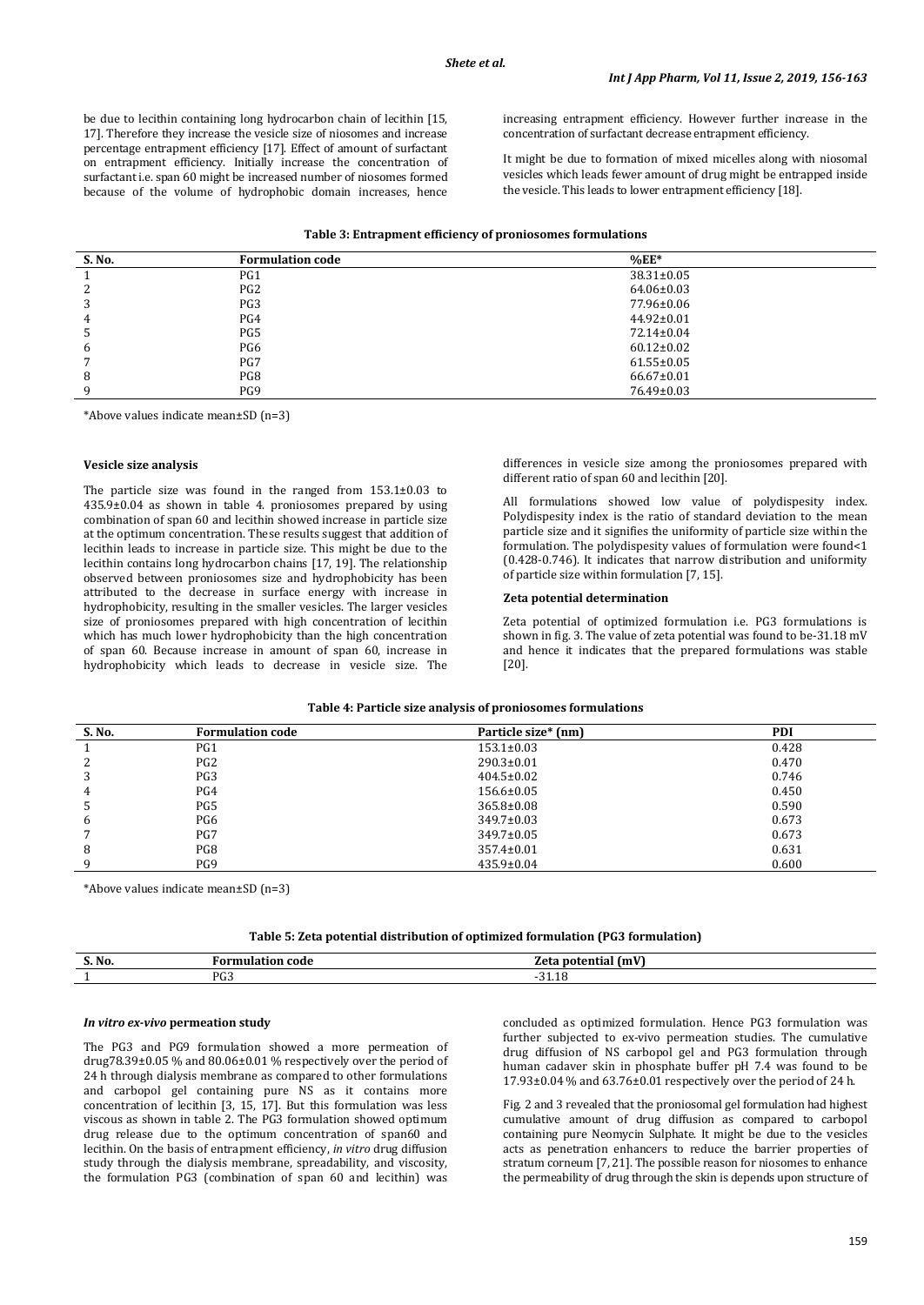skin. Formulation contains surfactant and phospholipid. The phospholipid is fluidizing both the vesicle and the SC lipids such as ceramides etc. and surfactant i.e. span 60 forms the vesicles are more flexible. Phospholipid disturbs structure of the intracellular lipid bilayers in stratum corneum (SC) and increases their fluidity. Niosomes are entered into disturbed SC bilayers through the skin lipids. Thus, resulting the drug release from niosomal vesicles in skin due to the fusion vesicles with skin lipids [7, 14, 21, 22].



**Fig. 2:** *In vitro* **drug diffusion study of prepared formulations**



**Fig. 3: Comparative diffusion study of plain and proniosomal gel**

#### **Kinetics of drug release**

Table 6 represents the value of R<sup>2</sup>for PG3 formulations was found higher i.e. 0.926 for zero order model. Hence the zero order models

mostly fitted the *in vitro* release profile of NS proniosomal gel formulation. The value of diffusion exponent (slope) n was found to be 2.422. Therefore, the drug release rate from PG3 formulation was controlled predominantly by super case II transport diffusion [14].

| Table 6: Release Kinetic data of PG3 formulation |  |  |  |
|--------------------------------------------------|--|--|--|
|--------------------------------------------------|--|--|--|

| S. No.   | code<br><b>Formulation</b> | Regression coefficient (R <sup>2</sup> ) |                    |               |                     |                        |
|----------|----------------------------|------------------------------------------|--------------------|---------------|---------------------|------------------------|
|          |                            | <i>L</i> ero order                       | <b>First order</b> | Higuchi model | Hixon crowell model | Korsmever-peppas model |
| <b>.</b> | PG3                        | 0.926                                    | 0.611              | $0.88^\circ$  | V.750               | 0.807                  |

# **Statistical data**

The variation in the concentration of lecithin significantly affects the entrapment efficiency and percentage drug diffusion (p<0.05). Fig. 4 and 5 represent that entrapment efficiency and % drug diffusion

depends upon both surfactant and lecithin. 3D response surface plots give a representation of the variations in each response when the two factors are simultaneously changed from lower to different factor levels. It also gives the variation in design points from the predicted response value [23-25].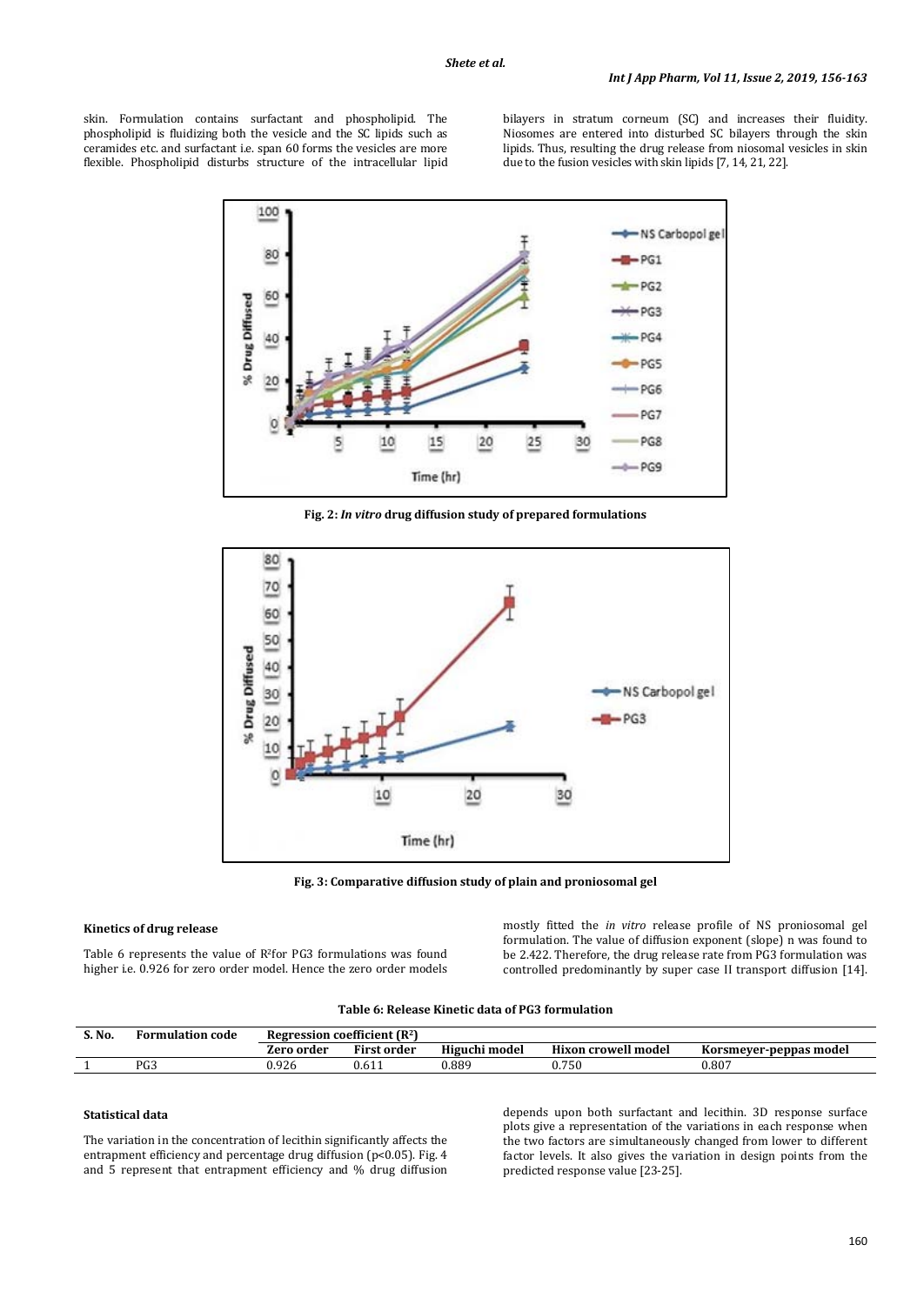

**Fig. 4: 3 D surface response plot of effect of concentration of lecithin and span 60 on entrapment efficiency**



**Fig. 5: 3 D surface response plot of effect of concentration of lecithin and span 60 on drug release or diffusion**

# *In vitro* **antimicrobial activity**

The microbial activity studies showed greater potential of vesicular system (in comparison to marketed cream formulation) to inhibit the growth of *Staphylococcus aureus*. The zone of inhibition values of proniosomal gel formulation (PG3), marketed formulation (MK) and standard NS solution were found to be 13±0.01, 12.4±0.04 and 12±0.02 mm, respectively as shown in table 7 [26-27].

The enhanced antimicrobial activity of NS may be attributed to enhanced penetration of vesicles containing NS through bacterial cell wall to inhibit protein synthesis its essential for growth of bacteria [8]. The result indicates that the proniosomal formulation is better carrier system for the efficient skin delivery of NS [14].

# **Stability study**

The sample was analyzed for entrapment efficiency by using centrifugation method, *in vitro* diffusion study, physical appearance and consistency by using optical microscopy. From the results, it was revealed that consistency of proniosomal gel slightly changed after one month. It might be due to the loss of alcohol present in formulation [14]. Entrapment efficiency and *in vitro* drug diffusion of proniosomal gel was found to be 75.43% and 77.12 % respectively after one month as shown in table 8 [14-15].

### **Skin irritation study**

No erythema was found after 24 h when optimized formulation PG3 was applied on dorsal surface of rat shown in fig. 6. The rats were kept under observation for 24 h [13].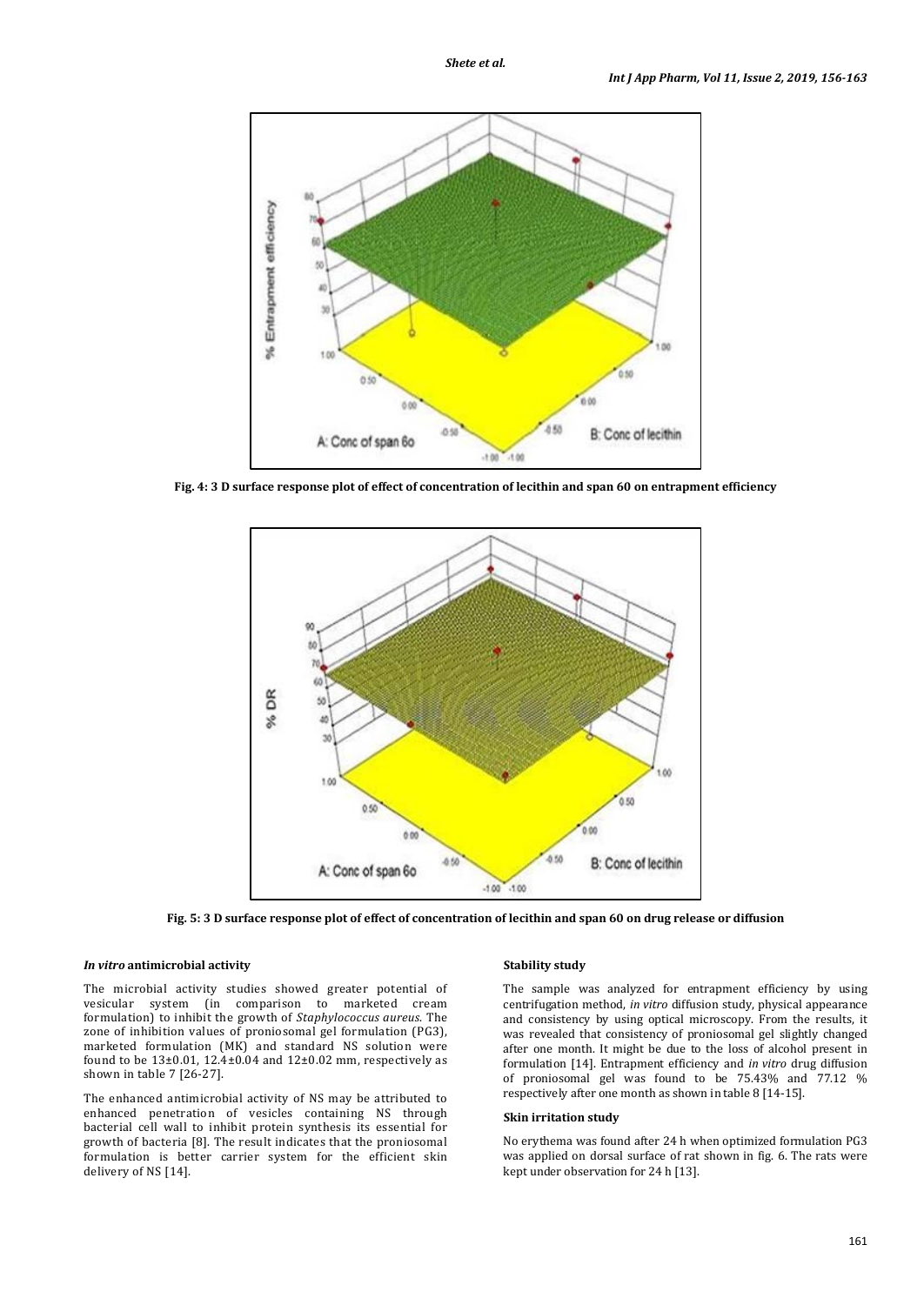# **Table 7: Zone of Inhibition of different formulations**

| э.         | Concentrations | Zone of inhibition*          |                             |                                  |  |  |
|------------|----------------|------------------------------|-----------------------------|----------------------------------|--|--|
| No.        | $(\mu$ g/ml)   | <b>Std. NS solution (mm)</b> | <b>PG3</b> formulation (mm) | <b>Marketed formulation (mm)</b> |  |  |
|            | $100\mu g/ml$  | $12+0.02$                    | 13±0.01                     | $12.4 \pm 0.04$                  |  |  |
| $\sqrt{2}$ | $50\mu g/ml$   | $10+0.05$                    | 11±0.03                     | $11\pm0.01$                      |  |  |

\*Above values indicate mean±SD (n=3)

## **Table 8: Stability data of proniosomal gel formulation PG3 at room temperature**

| S. No.     | Parameter                                 | Initial* | After<br>$1 \text{ mo}^*$                  |
|------------|-------------------------------------------|----------|--------------------------------------------|
|            | % EE                                      | 77.96 %  | 75.43 %                                    |
| $\sqrt{2}$ | $\cdots$<br>) diffusion study<br>In vitro | 78.39%   | 771706<br>$\overline{\phantom{a}}$<br>1.12 |

\*Above values indicate mean (n=3)



**Fig. 6: Skin irritation test a. Before application b. After 24 h. of application of formulation PG3**

# **CONCLUSION**

Proniosomal gel formulated by using combination of span 60, lecithin and cholesterol and carbopol 934 can be used to enhance skin delivery of Neomycin Sulphate because of excellent permeation of drug. The PG3 formulation showed good entrapment efficiency as well as optimum drug release during diffusion experiments with optimum ratio of span 60 and lecithin. The microbiological studies revealed that the optimized formulation (PG3) was more active against staphylococcus aureus species than the standard solution of NS and marketed cream formulation of NS,no skin irritation and good stability. The studies have been shown the promising results; hence there is feasibility of delivery of NS through the topical gel. Thus, the developed topical proniosomal formulation may prove to be a promising carrier for NS.

#### **AUTHORS CONTRIBUTIONS**

All the authors have contributed equally

#### **COMPETING INTERESTS**

The authors declare that they have no competing interests

### **REFERENCES**

- 1. Prasad V, Chaurasia S. Performance evaluation of non-ionic surfactant based tazarotene encapsulated proniosomal gel for the treatment of psoriasis. Mater Sci Eng C 2017;1:168-76.
- 2. Thomas L, Jose S, George SJ, Vidya V. Provesicular niosomes gel: a novel absorption modulator for transdermal delivery. Int J Drug Dev Res 2011;3:58-69.
- 3. Gamal M. Proniosomes as a drug carrier for transdermal delivery of meloxicam. Bull Pharm Sci 2010;2:131-40.
- 4. Mehta M, Dureja H, Garg M. Development and optimization of boswellic acid-loaded proniosomal gel. Drug Delivery 2016;23:3072-81.
- 5. Malakar J, Datta PK, Dey S, Gangopadhyay A, Nayak A. Proniosomes: a preferable carrier for drug delivery system. Elixir Pharm 2011;40:5120-4.
- 6. Fouda NH, Abdelrehim RT, Hegazy DA, Habib BA. Sustained ocular delivery of dorzolamide-HCl via proniosomal gel formulation: *in vitro* characterization, statistical optimization, and *in vivo* pharmacodynamic evaluation in rabbits. Drug Delivery 2018;25:1340-9.
- Darwhekar G, Jain D, Choudhary A. Elastic liposomes for delivery of neomycin sulphate in deep skin infection. Asian J Pharma Sci 2012;7:230-40.
- 8. D Akanksha, G Vikas, J Neetesh K, S Shailendra. Formulation and evaluation of neomycin sulphate ointment containing natural wound healing agent *curcuma longa.* Int J Pharma Sci Drug Res 2009;1:116-8.
- 9. G Sandhyarani, K Praveen Kumar. Formulation and evaluation of neomycin sulphate ointment containing natural wound healing agent couroupita guianensis. Eur J Pharma Sci Res 2014;1:17-20.
- 10. Srisom P, Liawruangrath B, Liawruangrath S, Slater J. Simultaneous determination of neomycin sulfate and polymyxin b sulfate by capillary electrophoresis with indirect UV detection. J Pharma Biomed Anal 2007;43:1013–8.
- 11. Fang JY, Yu SY, Wu PC, Huang YB, Tsai YH. *In vitro* skin permeation of estradiol from various proniosomes formulation. Int J Pharm 2001;215:91-9.
- 12. Mokhtar M, Omaima AS, Hammad M, Megrab N. Effect of some formulation parameters on flurbiprofen encapsulation and release rates of niosomes prepared from proniosomes. Int J Pharm 2008;361:104-11.
- 13. Patil H, Hardikar S, Bhosale A. Formulation development and evaluation of proniosomal gel of carvedilol. Int J Pharm Pharm Sci 2012;4:191-7.
- 14. Singla S, Harikumar SL, Aggarwal G. Proniosomes for effective topical delivery of clotrimazole: development, characterization and performance evaluation. Asian J Pharma Sci 2012;7:259-70.
- 15. Alam M, Baboota S, Kohli K, Ali J, Ahuja A. Pharmacodynamic evaluation of proniosomal transdermal therapeutic gel containing celecoxib. Sci Asian 2010;36:305–11.